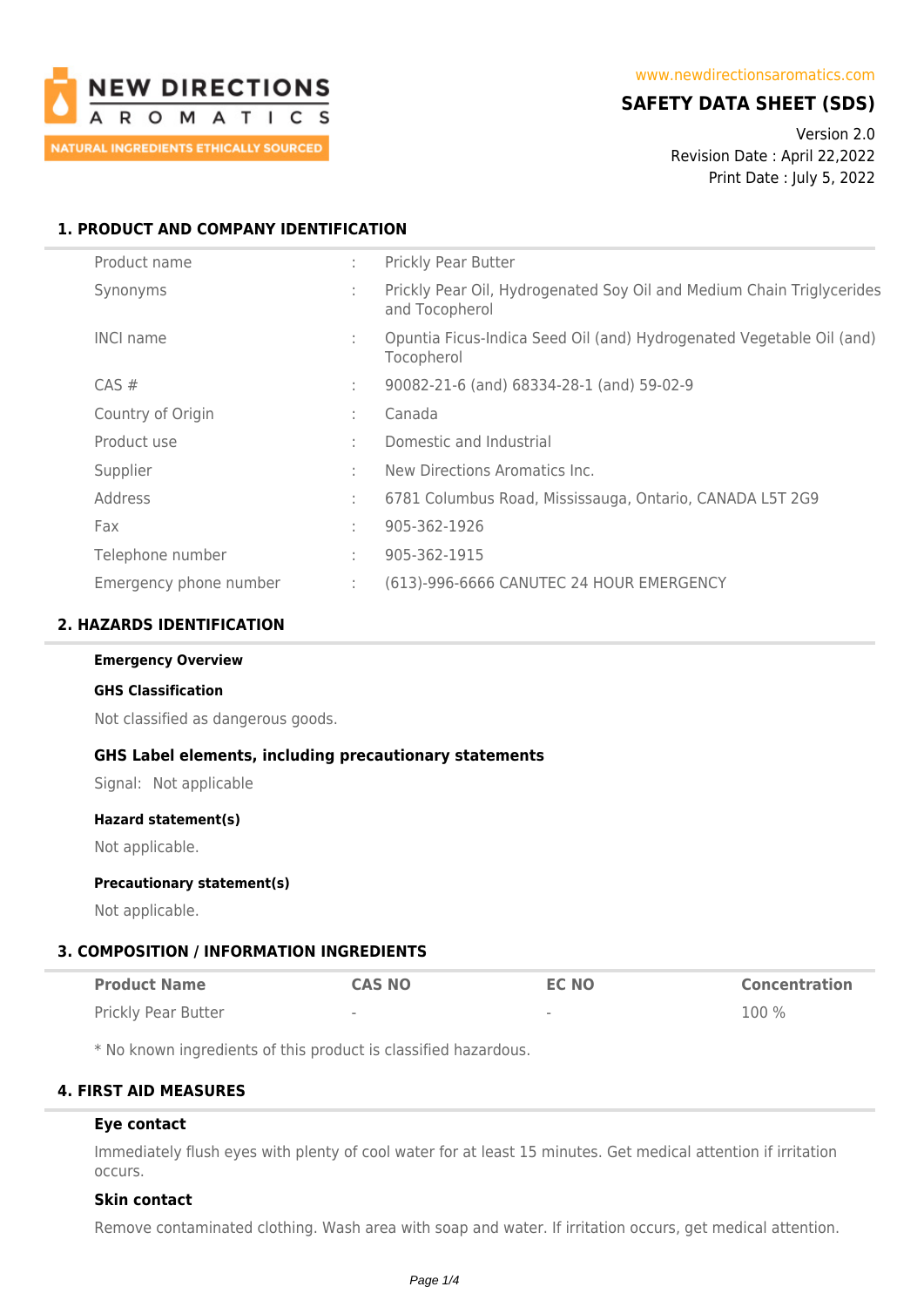### **Inhalation**

If inhaled, removed to fresh air. Get medical attention if symptoms appear.

### **Ingestion**

Seek medical attention or contact local poison control center.

### **5. FIRE FIGHTING MEASURES**

### **Suitable extinguishing media**

Foam. Dry Powder. Carbon dioxide.

### **Unsuitable extinguishing media**

Water spray, water jet.

### **Special protective equipment and precautions for fire-fighters**

Wear proper protective equipment. Exercise caution when fighting any chemical fire. Use water spray or fog for cooling exposed containers.

### **Special hazards arising from the substance or its combustible products**

Hazardous decomposition products may be formed at extreme heat or if burned.

### **Resulting gases**

Carbon oxides.

### **6. ACCIDENTAL RELEASE MEASURES**

### **Personal precautions, protective equipment and emergency procedures.**

Equip clean crew with proper protection. Respiratory protection equipment may be necessary.

#### **Environmental precautions**

Prevent entry to sewers and public waters. Notify authorities if product enters sewers or public waters.

### **Methods and materials for containment and cleaning up**

Clean up any spills as soon as possible, using an absorbent material to collect it. Use suitable disposal containers.

## **7. HANDLING AND STORAGE**

### **Precautions for safe handling**

No direct lighting. No smoking. Ensure prompt removal from eyes, skin and clothing. Wash hands and other exposed areas with mild soap and water before eating, drinking or smoking and when leaving work. Handle in accordance with good industrial hygiene and safety procedures.

### **Conditions for safe storage, including any incompatibilities**

Provide local exhaust or general room ventilation to minimize dust and/or vapour concentrations. Keep container closed when not in use.

### **8. EXPOSURE CONTROLS AND PERSONAL PROTECTION**

### **Eyes**

Use tightly sealed goggles.

### **Skin**

If skin contact or contamination of clothing is likely, protective clothing should be worn. Use protective gloves.

### **Respiratory**

In case of insufficient ventilation, wear suitable respiratory equipment.

### **Ingestion**

Not for ingestion.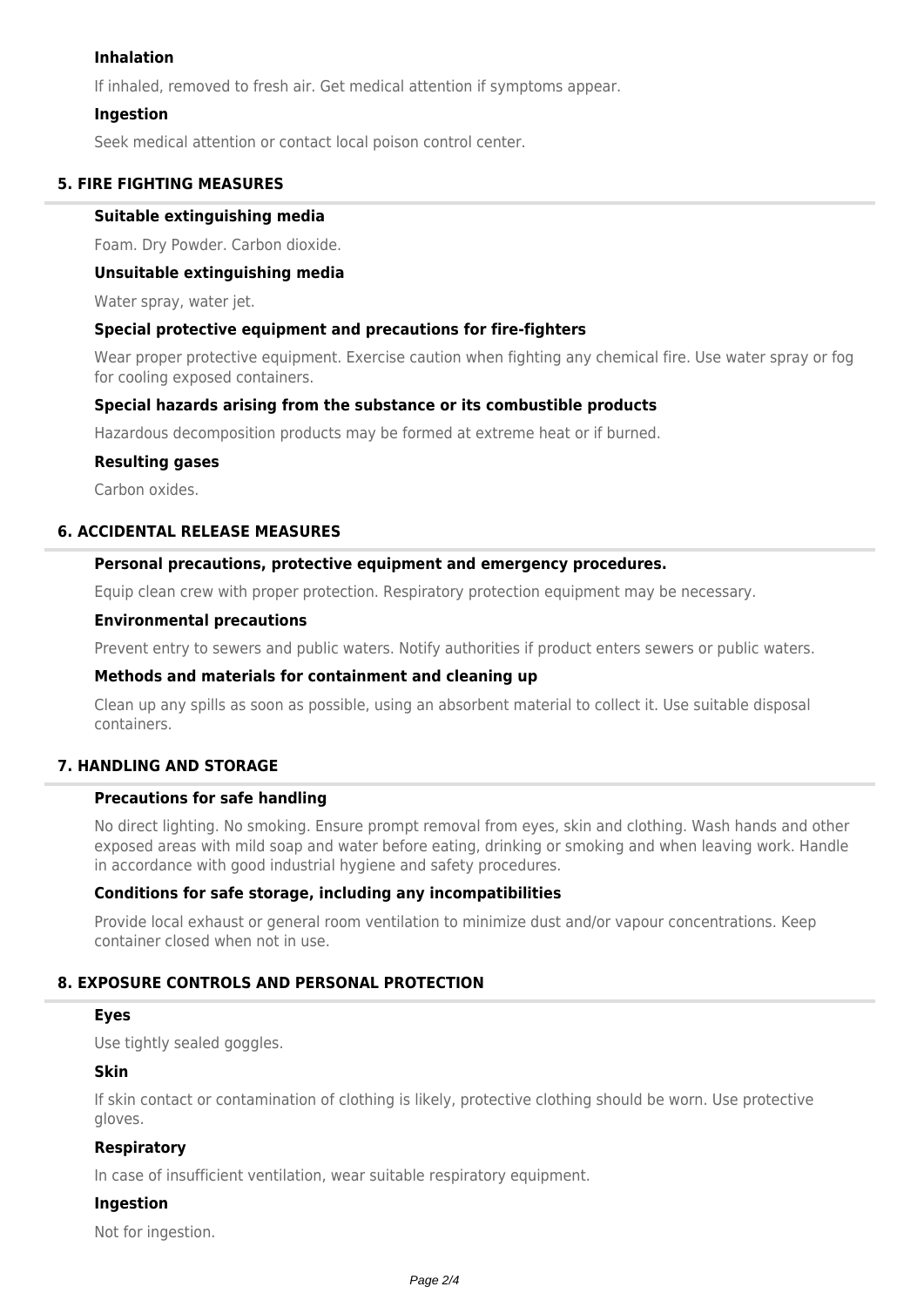## **9. PHYSICAL AND CHEMICAL PROPERTIES**

| Appearance                   | : Off-white, semi-solid fat.     |
|------------------------------|----------------------------------|
| Odor                         | : Characteristic odor.           |
| Melting Point/Freezing Point | $: 35 \text{ to } 40 \text{ °C}$ |
| Flash point                  | $\div$ >315 °C                   |
| Solubility (ies)             | Insoluble in water.              |

### **10. STABILITY AND REACTIVITY**

### **Reactivity**

This material presents no significant reactivity hazard.

### **Chemical stability**

Chemically stable.

### **Possibility of hazardous reactions**

Hazardous polymerization will not occur.

## **Conditions to avoid**

Avoid sparks, flame and other heat sources.

### **Incompatible materials**

Strong oxidizing agents.

## **Hazardous decomposition products**

Carbon Oxides.

### **11. TOXICOLOGICAL INFORMATION**

### **Acute toxicity**

Not available.

### **Reproductive toxicity**

No adverse effects on reproduction are known.

### **Skin contact**

Adverse skin effects should be prevented by normal care and personal hygiene.

### **Eye contact**

Possible irritation should be prevented by wearing safety glasses.

### **12. ECOLOGICAL INFORMATION**

### **Ecotoxicity**

Avoid any pollution of ground, surface or underground water.

### **Persistence and degradability**

Not available.

### **Bio - accumulative potential**

Not available.

**Mobility in soil**

Not available.

### **Other adverse effects**

Not available.

## **13. DISPOSAL CONSIDERATION**